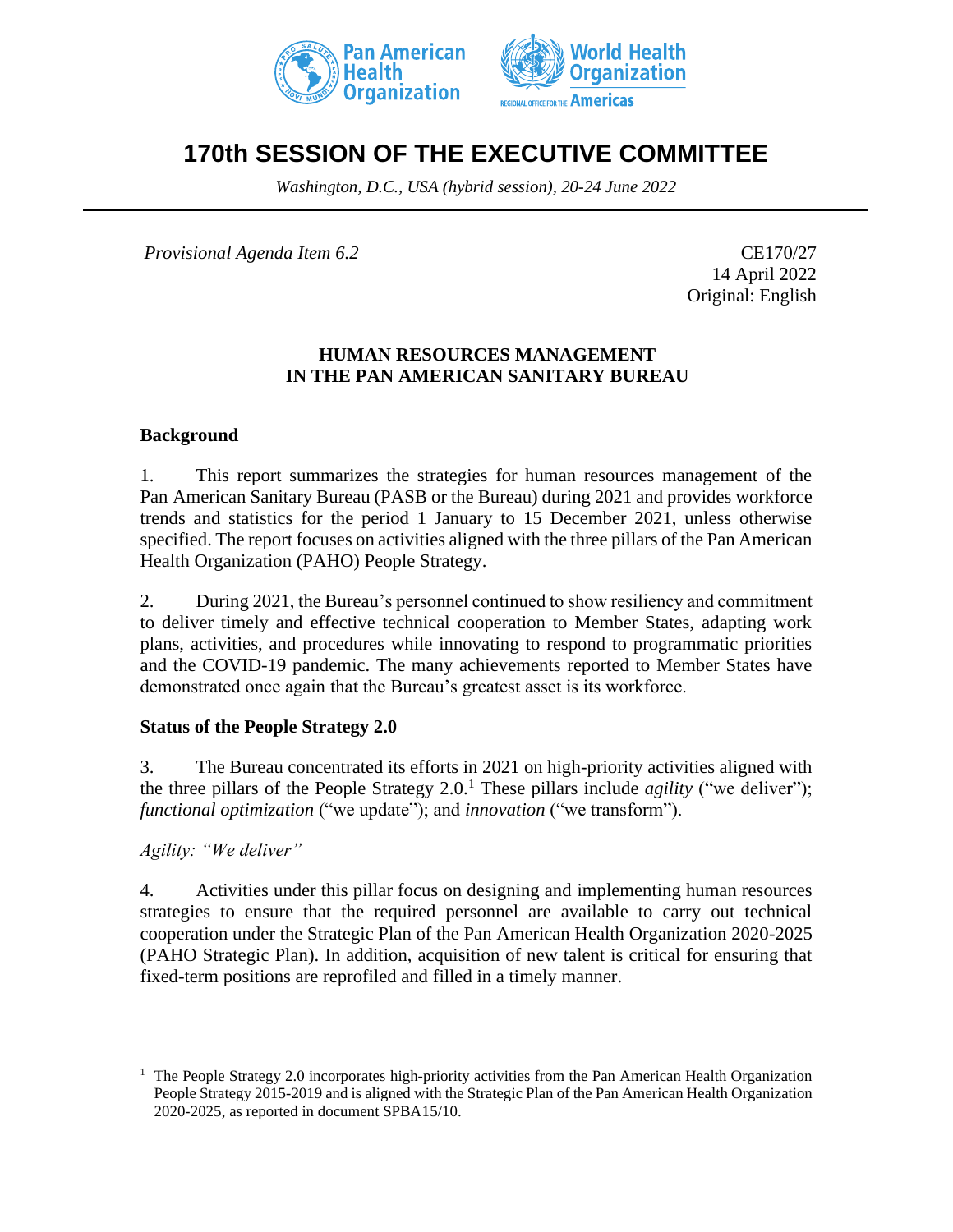5. In March 2021, and in preparation for the 2022-2023 biennium, the Bureau began development of the Biennial Work Plan and Human Resources Plan through a bottom-up costing exercise. These high-level corporate processes allowed managers to review priorities, define work plans, and estimate the financial and human resources required to deliver on the priorities set by the Member States for the 2022-2023 biennium.

6. The results of the bottom-up costing exercise provided the baseline for the next phase of the process: a corporate human resources (HR) planning process for 2022-2023. Under the HR planning exercise launched in September 2021, each manager conducted a strategic review of their entity's staffing structure and its suitability to carry out the activities of the PAHO Strategic Plan and other related mandates. The HR planning exercise provided a path for succession planning by including a critical review of each position, taking into consideration upcoming retirement plans and other emerging needs. The overall purpose was to assess the financial and programmatic sustainability of the organizational staffing structure to ensure that the Bureau remains fit for purpose in a resource-constrained environment.

7. The HR plan is a core component of effective and efficient human resources management throughout the Bureau. It serves as the blueprint for critical human resources functions such as forecasting talent acquisition, organizational design, learning, and contract management.

8. A robust talent acquisition strategy is critical for ensuring that fixed-term positions in the Bureau, which are limited in number, are properly defined and filled in a timely manner. However, the unpredictability of funding is a continuing challenge that has a direct impact on the effectiveness of talent acquisition at the Bureau. When the timing of funding availability is uncertain, as was the case during most of 2020 and early 2021, the Bureau is unable to make contractual commitments for new fixed-term staff and must rely on contingent workers to deliver technical cooperation. While contingent workers should be engaged for specific products or services, such as supporting emergency response or time-limited projects, a significant proportion of the contingent workers hired in 2021 were engaged to deliver technical cooperation and in some cases undertake core functions that are normally performed by staff.

9. In 2021, after the financial situation of the Bureau improved, the cost-containment measures were eased to allow the recruitment of fixed-term positions affected by the hiring freeze of 2020. As a result, the Bureau had an increase in its recruitment and selection activities. In total, 76 competitive selection processes were completed for fixed-term appointments: 55 positions in the international professional (PRFP) category, 5 in the national professional officer (NOP) category, and 16 in the general service (GSP) category. The gender distribution of the 60 individuals selected for professional positions was 32 females and 28 males. Of these, there were 34 professional positions at grade P4 and above, and the gender distribution of this group was 14 females and 20 males. Also, 81 temporary positions were filled. The distribution by category was 36 temporary professionals and 45 temporary general service staff.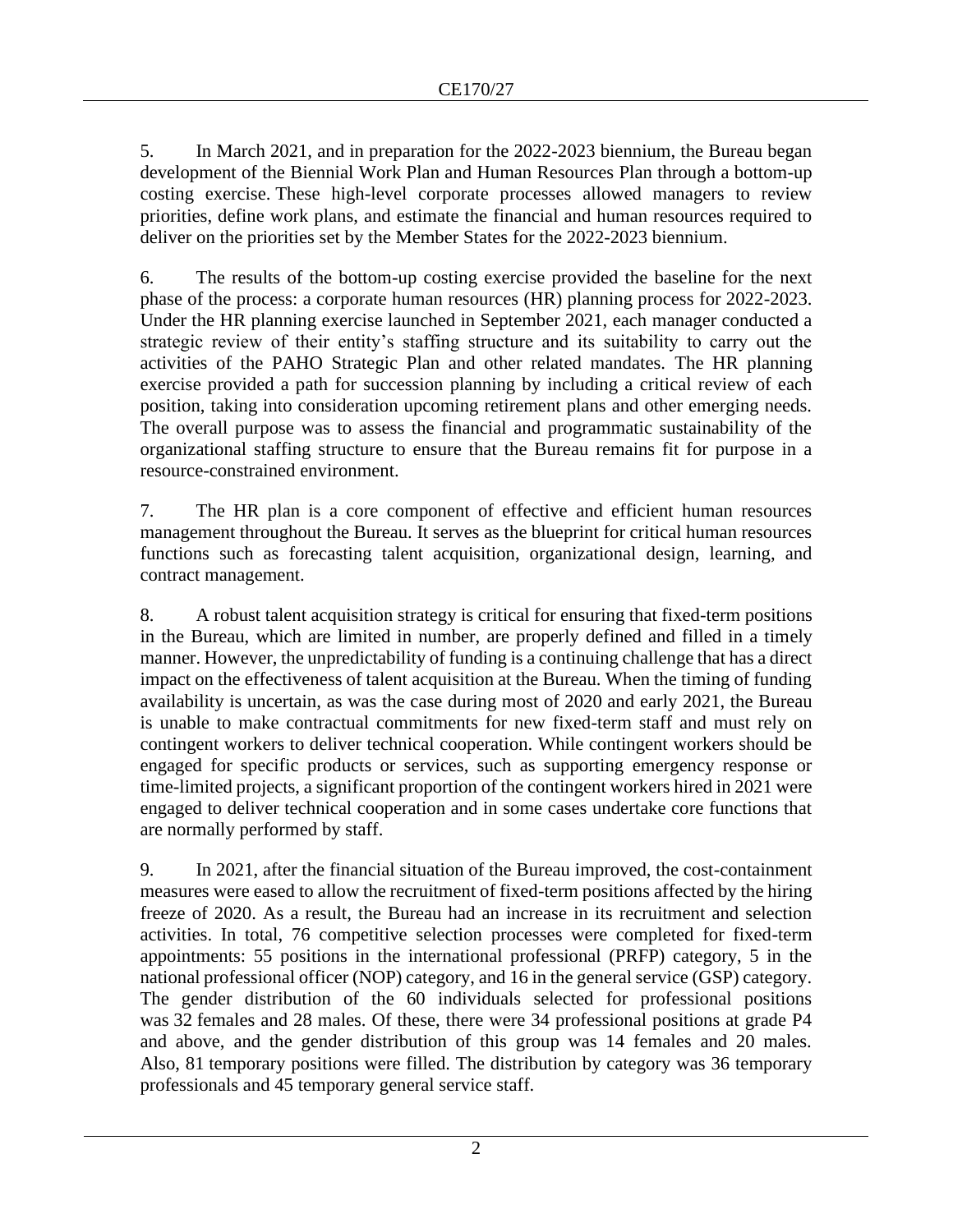# *Functional optimization: "We update"*

10. Activities under this pillar focused on leveraging the PASB Management Information System (PMIS) to further streamline administrative processes and continue gaining efficiencies. Initiatives to update human resources policies were also carried out in 2021.

11. In order to further streamline and fully utilize the PMIS Workday system, the Bureau acquired the Workday Recruiting module. This is a single recruiting management application platform that will be fully integrated with the Human Capital Management module within PMIS. It will be used to manage the entire talent acquisition lifecycle, from advertisement to onboarding of fixed-term staff, short-term staff, and contingent workers.

12. In 2021, access to virtual learning through online platforms was available to all personnel through PMIS. These platforms are the Workday Learning Module, the World Health Organization (WHO) Learning Management System (iLearn), and LinkedIn Learning.

13. Following the recommendations of the External Auditor of PAHO, the Bureau revised its policy on consultants. The new policy will take effect during the third quarter of 2022. It incorporates additional internal control mechanisms, using PMIS as a tool to guarantee transparency and compliance with the competitive selection process. An emphasis on the use of rosters will contribute to a robust pool of qualified candidates and a faster hiring process, particularly in cases of emergency. The new consultant policy reflects the main purpose of this contractual modality, which is the delivery of products and services offsite and not the delivery of core functions on premises.

14. In order to strengthen the selection process for fixed-term staff and consultants, the Bureau is using, through WHO, a United Nations (UN) system-wide database known as Clear Check, which is used to screen UN personnel for instances of sexual exploitation, sexual abuse, and sexual harassment.

15. The Bureau has a zero-tolerance policy for all forms of sexual exploitation, sexual abuse, and sexual harassment. To reinforce this policy, the Bureau has joined WHO's organization-wide campaign to ensure that all personnel have the knowledge and capacity to prevent and respond to sexual exploitation and abuse. A mandatory training course on the "Prevention of Sexual Exploitation and Abuse (PSEA)" has been launched, and all PAHO personnel are required to complete this course by 25 May 2022. The purpose of the course is to raise awareness among all personnel and partners about how acts of sexual exploitation and abuse impact individuals and whole communities.

16. Also, as part of the coordinated efforts with WHO to prevent sexual exploitation and abuse (SEA) and raise awareness of this issue in the Region of the Americas, WHO is providing funding to PAHO for the establishment of two dedicated professional positions at the P4 and P5 grade levels. Additionally, PASB has formed a working group with representatives from different offices to develop and implement a comprehensive action plan to prevent SEA, facilitate the filing of complaints, and support victims. Furthermore,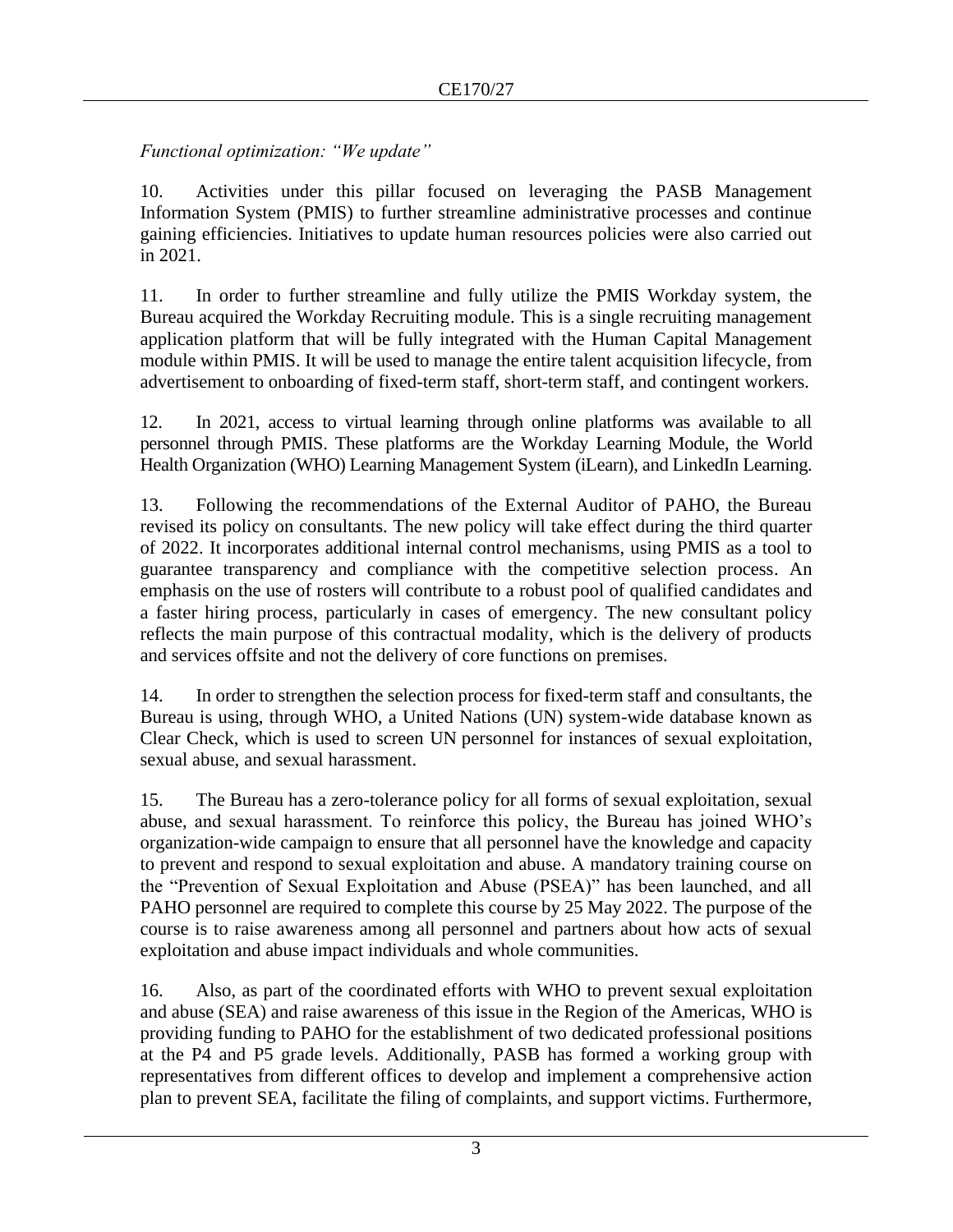in addition to using the Clear Check database, the Bureau is examining how to conduct worldwide background checks for all candidates who have been selected for positions or assignments in the Organization.

17. The policy on interns was revised to make experience in PASB available to more students and recent graduates, particularly those from key and least developed countries. The revised policy will offer opportunities for virtual internships, allowing interns to remain in their home country or place of study. The option of having interns physically present in PAHO facilities will be offered only after premises are back to normal operating status. A major change to the internship program is the introduction of a stipend. This is expected to encourage all individuals, irrespective of their financial situation, to apply and avail themselves of the opportunity to gain experience and share their skills and knowledge. The revised intern policy will go into effect in 2022.

18. A revised telework policy was issued in April 2021 and will go into effect after the end of the current mass emergency telework period. The implementation of the policy, which will increase the number of days that personnel can telework, is expected to generate efficiencies and savings for the Bureau while allowing personnel to achieve a better balance between their personal and professional lives. The policy is expected to contribute to maintaining business continuity during future emergency events throughout the Region of the Americas. Other policies revised in 2021 that incorporate a remote work approach are the consultant and internship policies.

19. To strengthen corporate functions and utilize resources efficiently, the Bureau conducted a skills and competencies gap analysis. The study was carried out by an external consulting firm. The purpose of the analysis was to establish the inventory of skills and competencies of personnel and identify gaps in critical skills, knowledge, and technical competencies needed to perform and meet the strategic goals of the Bureau at the regional, subregional, and national levels.

20. To promote employee engagement, the study included a survey, focus groups, and individual interviews with managers at different levels, including members of Executive Management. Furthermore, the external firm conducted a benchmarking analysis with other UN agencies of similar size and structure to compare their existing performance and analyze potential improvements.

21. The final report of the study underscored the progress made by the Bureau in becoming more strategic and innovative, using technology, and providing high-quality leadership training. It also highlighted the potential for scaling up the existing team-specific knowledge-sharing programs. Regarding the existing barriers to effective learning, the study highlighted lack of time, lack of funding to support learning and development, and the staff's perceived lack of opportunity to apply learning.

22. The report's specific recommendations included the establishment of learning priority categories, with corresponding continuous and timely budget allocation to support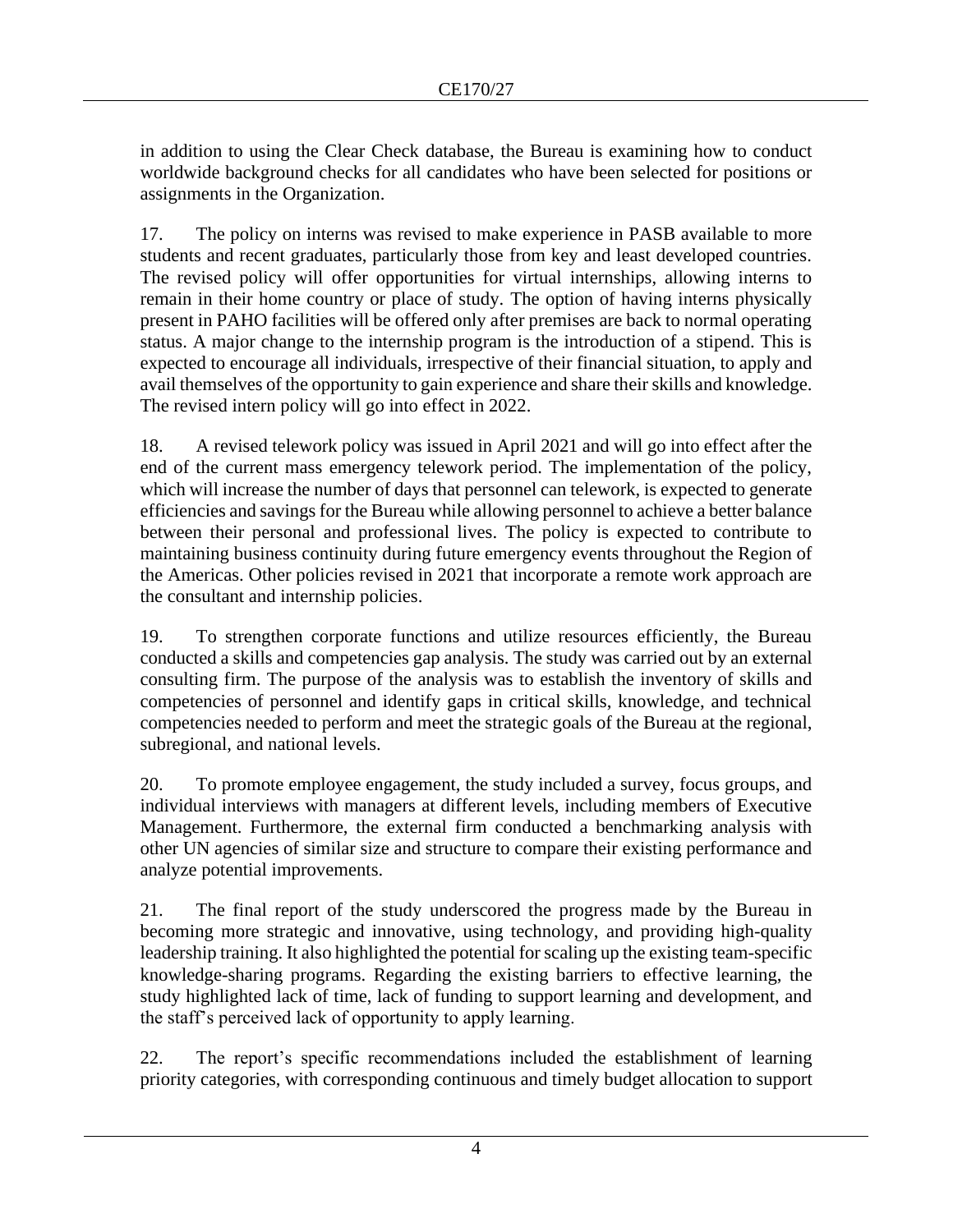the learning program; development of more flagship programs for technical and enabling functions; and the adoption of strategies for expanding access to learning.

23. The Bureau is working on a plan to implement the recommendations presented in the final report of the study, focusing on cost-effective initiatives and the optimum use of the existing learning platforms to guarantee the sustainability of the corporate learning strategy.

24. As the Bureau prepares for the 2022-2023 biennium and a post-pandemic era, several initiatives were carried out to promote functional optimization and an effective staffing structure that will allow the Organization to continue delivering on its mandates within the expected resource-constrained environment. These strategic reviews are fully aligned with the pillars of the People Strategy 2.0.

## *Innovation: "We transform"*

25. This pillar focuses on promoting and developing mechanisms to incorporate innovation throughout the Bureau. It is about empowering employees to build their skills and competencies. The Bureau has refocused its efforts to develop and offer tailored learning programs and activities to ensure continuous learning and expand the skill sets of personnel to meet the emerging needs of Member States.

26. As the world continues to transition from physical offices to increasingly virtual workplaces, the Bureau has examined its current policies and practices to incorporate virtual collaboration modalities that respond to the needs of Member States. The uninterrupted delivery of technical cooperation during the COVID-19 pandemic has provided valuable information and lessons about how to expand virtual working options and integrate them into the human resources management of the Bureau.

27. In 2021, the Bureau offered a virtual Leadership and Management Program to strengthen the skills and competencies of mid- and senior-level managers. The program aims to update and strengthen the competencies and capabilities of managers and supervisors, providing them with tools to lead in complex, demanding environments and to lead change faster and more effectively. The program also included individual coaching sessions to identify individual strengths and development opportunities. A group of 48 managers (28 female and 20 male) from PAHO/WHO Representative Offices (PWR Offices), Pan American Centers (Centers), and Headquarters completed the program offered by the United Nations System Staff College (UNSSC).

28. To continue fostering a learning culture and update the skills of all personnel as part of the People Strategy 2.0, a new learning subscription was obtained with the UNSSC. This virtual learning tool offers over 40 modules on a variety of topics such as leadership, management, communication, ethics, change management, and risk management, among others. Information sessions were held to promote the use of the new learning tool with the learning focal points in all PWR Offices and Centers. This subscription complements the learning platforms already in use in the Organization.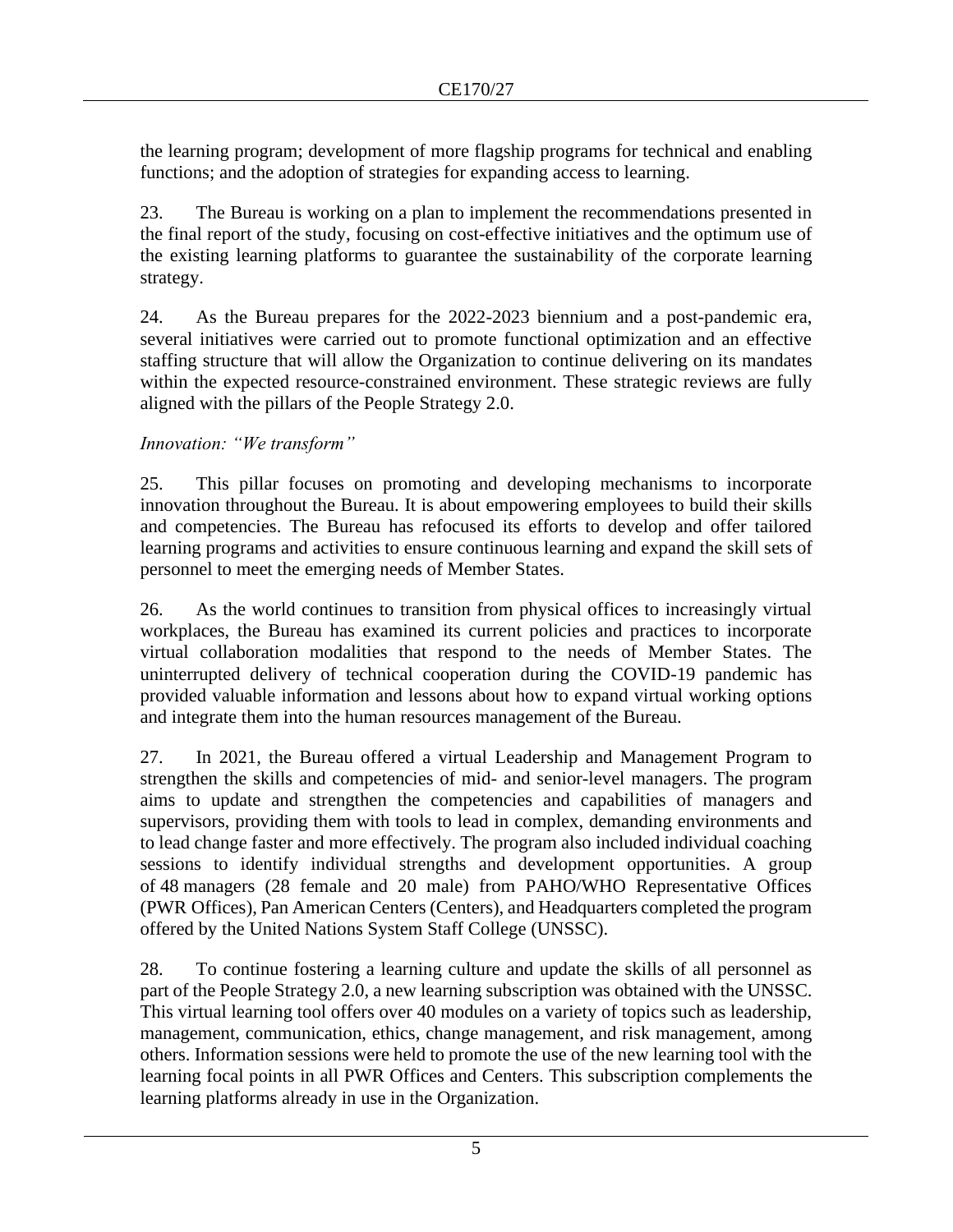29. Another learning strategy used widely in 2021 was knowledge-sharing workshops conducted by internal experts. Senior officers and heads of PWR Offices shared their knowledge, skills, and expertise through virtual capacity-building sessions open to all personnel. The topics of the sessions included negotiation of grants, proposal development, and increasing financial resource mobilization, among others. Developing a knowledge-sharing culture fosters and stimulates innovation, increases productivity, and promotes engagement.

30. In 2021, the Language Program offered virtual group classes to all personnel in PWR Offices, Centers, and Headquarters. The classes were offered in all four official languages of the Organization (English, French, Portuguese, and Spanish). This year a total of 78 individuals participated and successfully completed the 10-week program.

# **General Human Resources Activities**

# *Duty of Care*

31. In the context of the COVID-19 pandemic, vaccination has been regularly promoted during dialogues and sessions with all personnel. A reporting module was created in PMIS to allow personnel to record their COVID-19 vaccinations. Executive Management has been kept informed on the overall levels of vaccination among the Bureau's workforce. Currently, approximately 1,000 individuals have reported their vaccination status to the system. Confirmed and suspected cases of COVID-19 among personnel continued to be monitored, utilizing a contact-tracing protocol. As of 31 December 2021, 140 individuals have tested positive for COVID-19 since the beginning of the pandemic, with two deaths.

32. In terms of vaccination efforts, PASB actively helped facilitate the roll-out of COVID-19 vaccines purchased by the United Nations for personnel working in PWR Offices and Centers in the Region. The UN launched a consolidated information technology platform to register personnel in preparation for the vaccination campaign, and the Bureau registered almost 3,000 eligible workers and dependents.

33. Special attention has been given to personnel in Headquarters, PWR Offices and Centers working directly on the response to the pandemic. A survey was conducted with the heads of PWR Offices to identify the risks associated with the high stress levels experienced due to the demands of work during this emergency period. Additional group counseling sessions were offered to help personnel cope with the stress and anxiety they experienced. In April 2021, coverage under the Employee Assistance Program was expanded to include all personnel and their dependents in PWR Offices and Centers. Additionally, the services of the psychological counselor include seminars on stress management.

# *Contract Administration*

34. The 2020 annual dependency verification process was launched in May 2021. The purpose of this annual review is to verify the eligibility for allowances and benefits of staff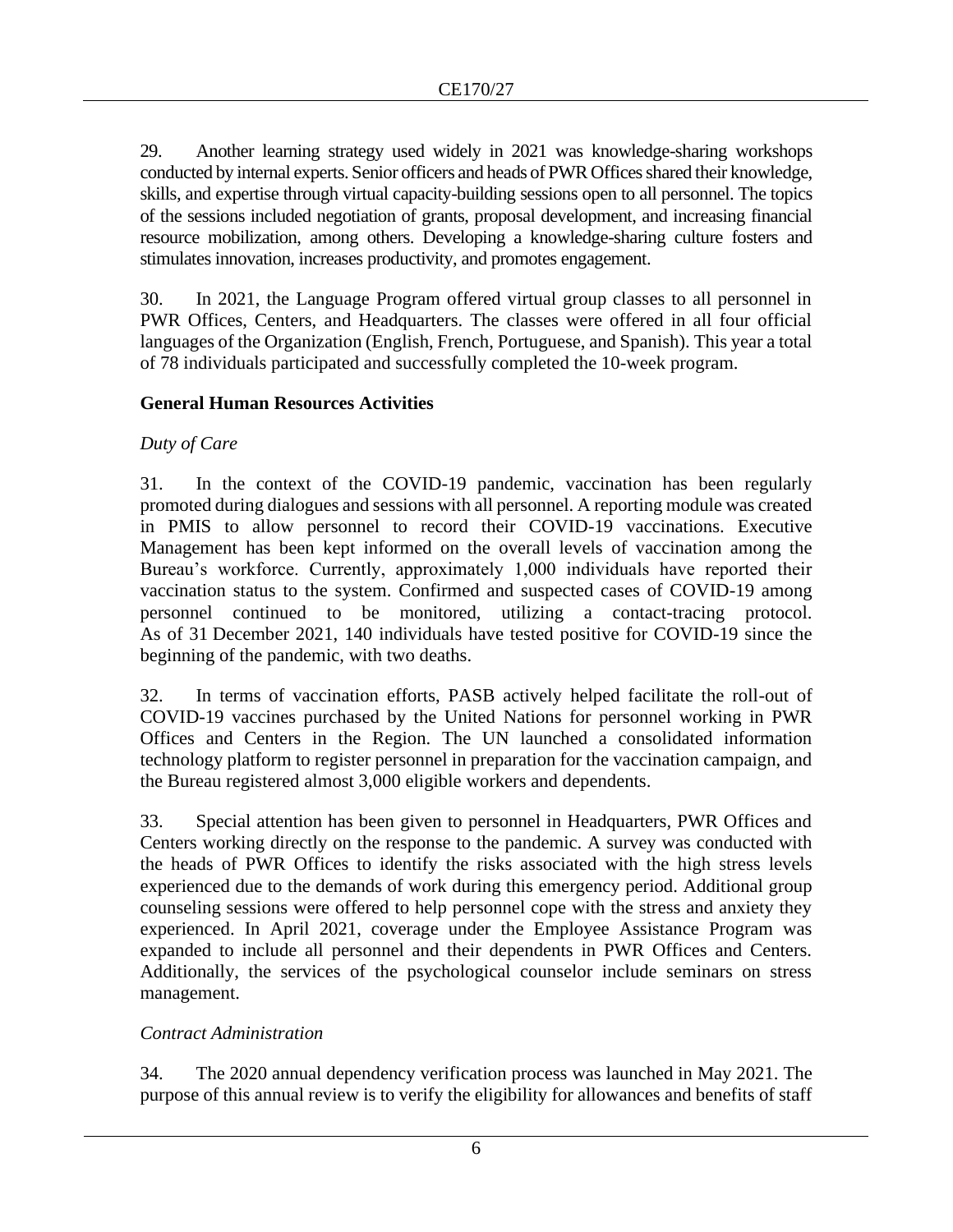members holding fixed-term appointments. This is an exercise to ensure compliance with the Staff Rules. Of the 582 records reviewed, 17 payroll adjustments were made for overpayments or underpayments.

## *Administration of Justice*

35. From January to December 2021, there were five cases of alleged wrongdoing involving PASB staff that were confirmed by the Bureau and led to the imposition of administrative and/or disciplinary actions, as outlined in the table below. Some of these cases were under review in 2020, and the final administrative and/or disciplinary actions were taken during 2021. As of 31 December 2021, other cases of alleged wrongdoing remained under review and may be subject to administrative and/or disciplinary action in 2022.

| <b>Nature of Wrongdoing</b>                                                                                   | <b>Category of Staff</b> | Administrative/<br><b>Disciplinary Action</b>             |
|---------------------------------------------------------------------------------------------------------------|--------------------------|-----------------------------------------------------------|
| Failure to establish clear supervisory<br>boundaries/acceptance of small personal favors<br>from a supervisee | Professional             | Administrative letter                                     |
| Misconduct (harassment)                                                                                       | Professional             | Administrative<br>reassignment and<br>disciplinary action |
| Negligence (failing to properly record absences<br>in accordance with staff rules and policies)               | Professional             | Administrative letter                                     |
| Misconduct (failing to report a personal<br>relationship with a supervisee)                                   | Professional             | Disciplinary action                                       |
| Engaging in gossip                                                                                            | Professional             | Administrative letter                                     |

## **PASB Workforce**

36. The annex to this document provides the annual workforce statistics as of 15 December 2021 (or other year as indicated). It includes information regarding the number of personnel in the Bureau and an analysis of their distribution by type of contract, sex, location, and other staffing data, with five-year trends noted.

## **Action by the Executive Committee**

37. The Executive Committee is invited to take note of this report and provide any comments it deems pertinent.

Annex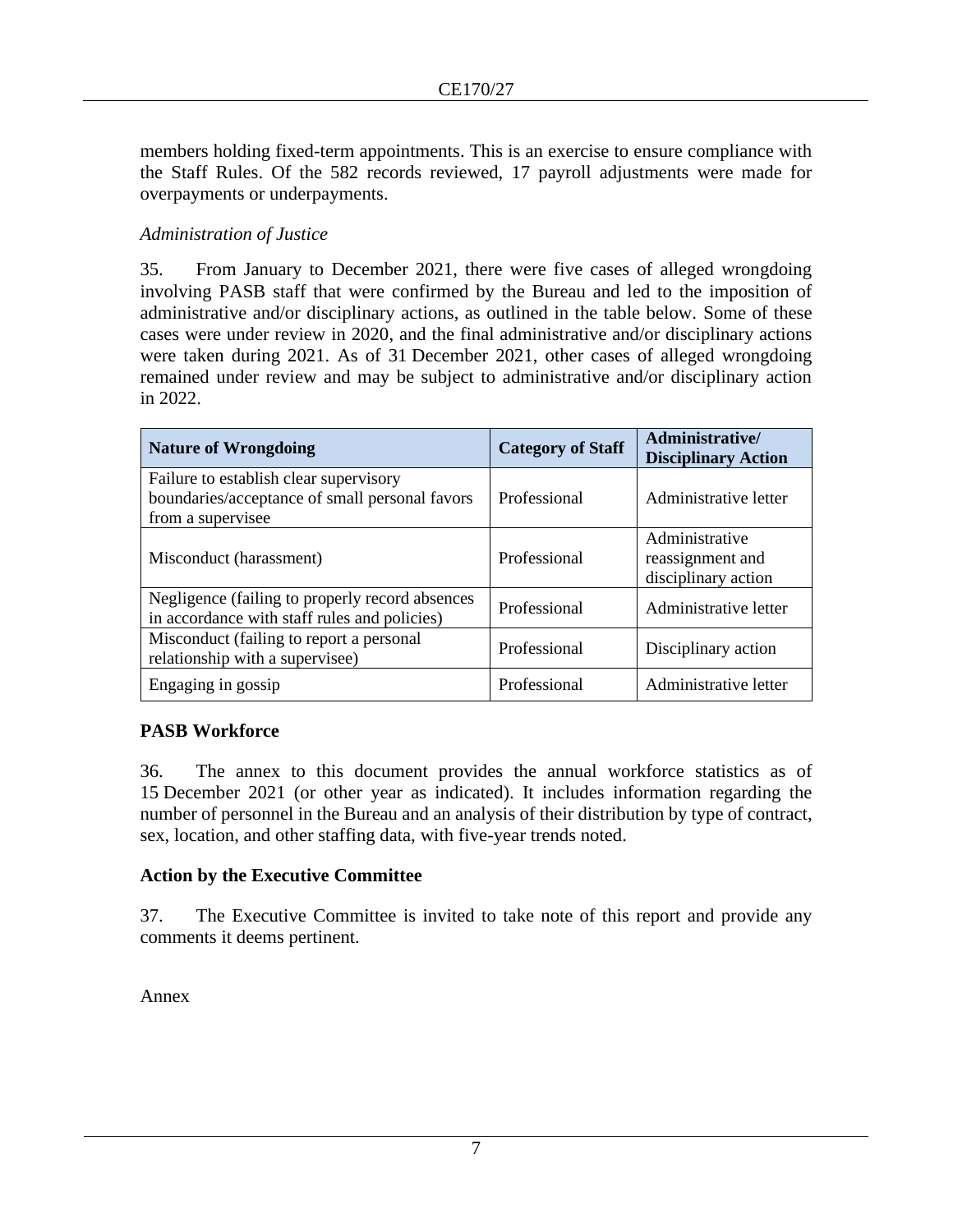#### **Annex**

#### **PASB Staffing Statistics**

#### **Report by the Pan American Sanitary Bureau**

1. This report provides data from the PASB Management Information System (PMIS) on the profile of the Pan American Sanitary Bureau (PASB or the Bureau) human resources as of 15 December 2021, unless otherwise specified. It includes information regarding the number of personnel in the Bureau by type of appointment, type of contract, sex, nationality, grade, and location.

#### **Workforce Composition**

2. Figures 1-3 present an overview of the Bureau's workforce composition in 2021.

3. As of 15 December 2021, the total number of personnel was 2,375. Figure 1 shows a breakdown of the workforce into two types of positions: staff, who are individuals holding fixed-term and temporary positions, and contingent workers, referring to all personnel hired under non-staff contractual mechanisms. The 794 staff members made up 33% of the workforce, while the 1,581 contingent workers made up 67%. This workforce composition reflects the funding constraints faced by the Bureau, which have led to an increase in the use of contingent workers.



**Figure 1. Personnel by Position Type, 2021**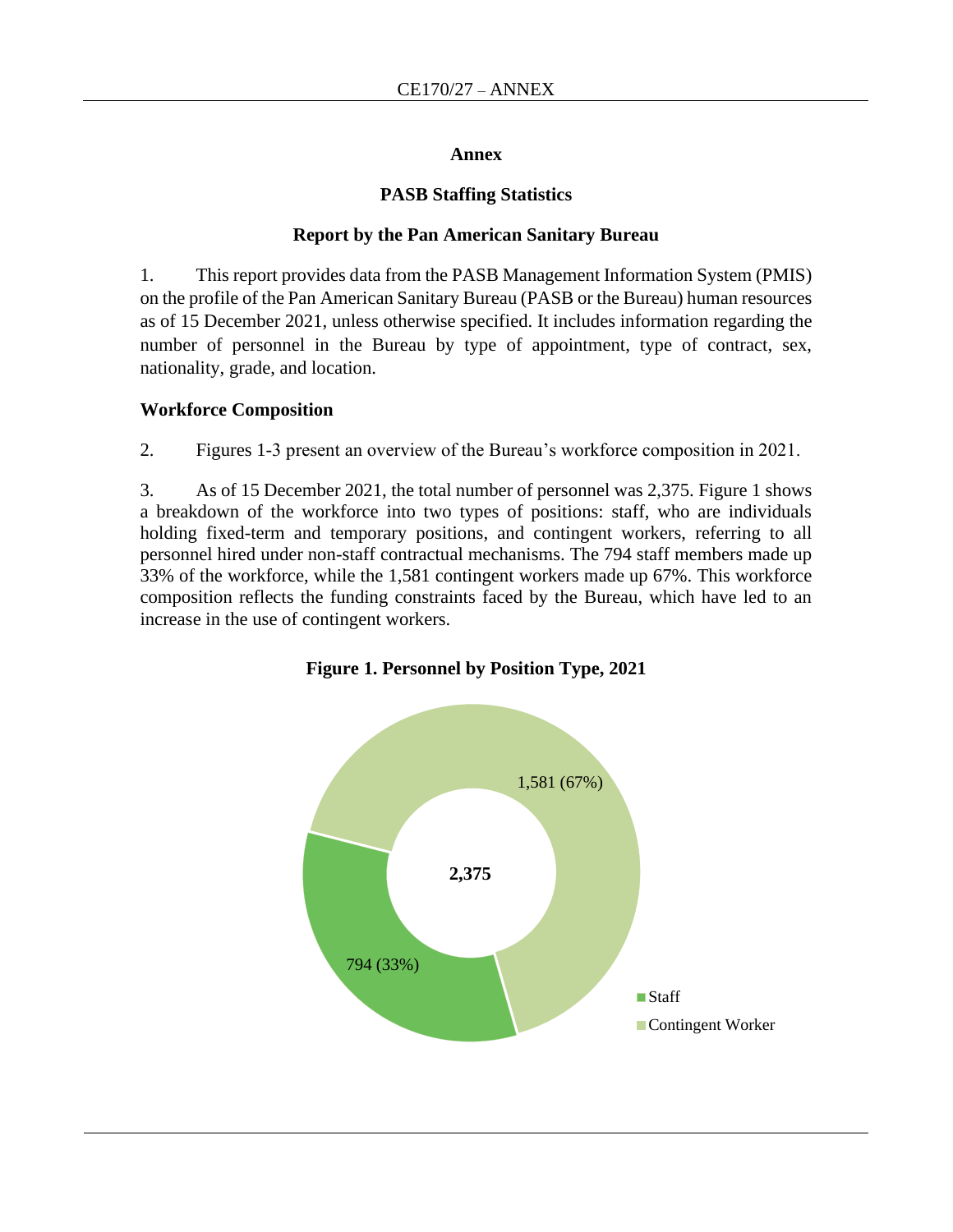4. Figure 2 shows the staffing composition by category and appointment type. The total number of staff was 794, with a breakdown of 710 fixed-term staff and 84 temporary staff. The duration of a fixed-term appointment is one year or more. Temporary appointments have a duration of 11 months or less, with the possibility of extension up to a maximum of two years.



**Figure 2. Staff by Category and Appointment Type, 2021**

5. Figure 3 shows the personnel working under non-staff or non-United Nations personnel contractual mechanisms (contingent workers), who total 1,581. The contingent worker modalities include administrative agency personnel in PWR Representative Offices and Headquarters (AGNF and AGNH); administrative personnel hired under local conditions of employment (NATP and NATN); administrative and professional personnel seconded by the Ministry of Health in PWR Offices (MING and MINP); and international and national PAHO consultants (IPC and NPC).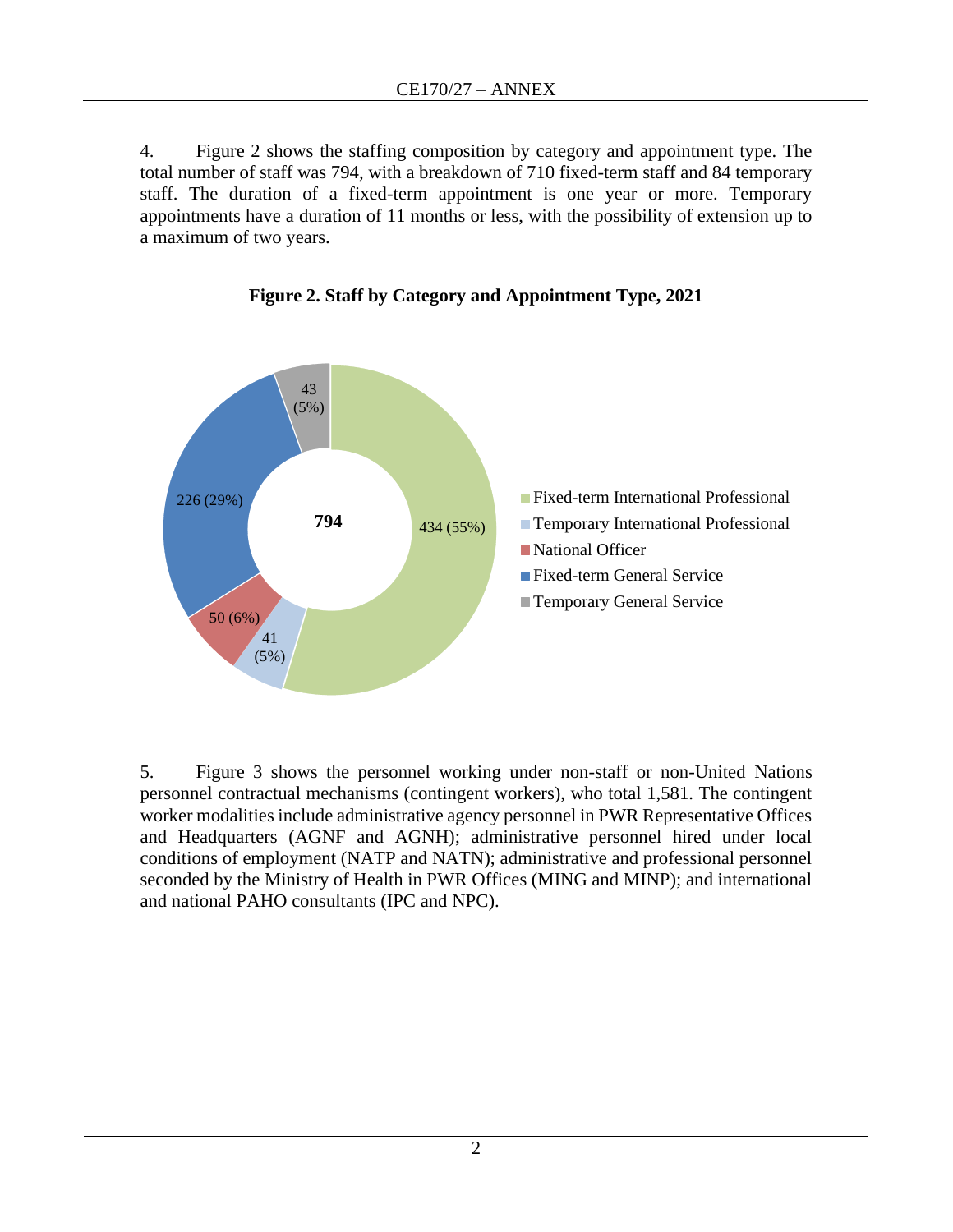

# **Figure 3. Contingent Workers, 2021**

## **Workforce: Distribution by Sex**

6. With respect to staff in the international professional and national professional officer categories, PASB maintained a distribution of 51% female and 49% male staff in 2021. The sex distribution of staff at Headquarters was 54% female and 46% male, while in the PWR Offices and Pan American Centers it was 47% female and 53% male. A breakdown by grade, sex, and location is provided in Table 1.

|                 | <b>Headquarters</b> |               |                |               |             | <b>PWR Offices/Centers</b> |               | <b>All</b>    |             |               |               |               |
|-----------------|---------------------|---------------|----------------|---------------|-------------|----------------------------|---------------|---------------|-------------|---------------|---------------|---------------|
| Grade           | <b>Male</b>         | $\frac{0}{0}$ | <b>Female</b>  | $\frac{0}{0}$ | <b>Male</b> | $\frac{0}{0}$              | <b>Female</b> | $\frac{0}{0}$ | <b>Male</b> | $\frac{0}{0}$ | <b>Female</b> | $\frac{0}{0}$ |
| UG1             |                     |               |                | 100%          |             |                            |               |               |             |               |               | 100%          |
| UG <sub>2</sub> |                     |               |                | 100%          |             |                            |               |               |             |               |               | 100%          |
| UG <sub>3</sub> |                     | 100%          |                |               |             |                            |               |               |             | 100%          |               |               |
| D <sub>2</sub>  |                     | 50%           |                | 50%           |             | 100%                       |               |               | 2           | 67%           |               | 33%           |
| D1              | 12                  | 80%           | 3              | 20%           |             | 33%                        | 2             | 67%           | 13          | 72%           | 5             | 28%           |
| P <sub>6</sub>  | 3                   | 75%           |                | 25%           | 6           | 60%                        | 4             | 40%           | 9           | 64%           | 5             | 36%           |
| P <sub>5</sub>  | 14                  | 47%           | 16             | 53%           | 8           | 50%                        | 8             | 50%           | 22          | 48%           | 24            | 52%           |
| P4/NOD          | 55                  | 48%           | 59             | 52%           | 63          | 59%                        | 44            | 41%           | 118         | 53%           | 103           | 47%           |
| P3/NOC          | 28                  | 40%           | 42             | 60%           | 9           | 39%                        | 14            | 61%           | 37          | 40%           | 56            | 60%           |
| P2/NOB          | 11                  | 33%           | 22             | 67%           | 16          | 48%                        | 17            | 52%           | 27          | 41%           | 39            | 59%           |
| P1/NOA          |                     | 33%           | $\overline{2}$ | 67%           | 7           | 41%                        | 10            | 59%           | 8           | 40%           | 12            | 60%           |
| <b>Total</b>    | 126                 | 46%           | 148            | 54%           | 111         | 53%                        | 99            | 47%           | 237         | 49%           | 247           | 51%           |

## **Table 1. Fixed-Term International Professional and National Professional Officer Staff, Distribution by Grade, Sex, and Organizational Location, 2021**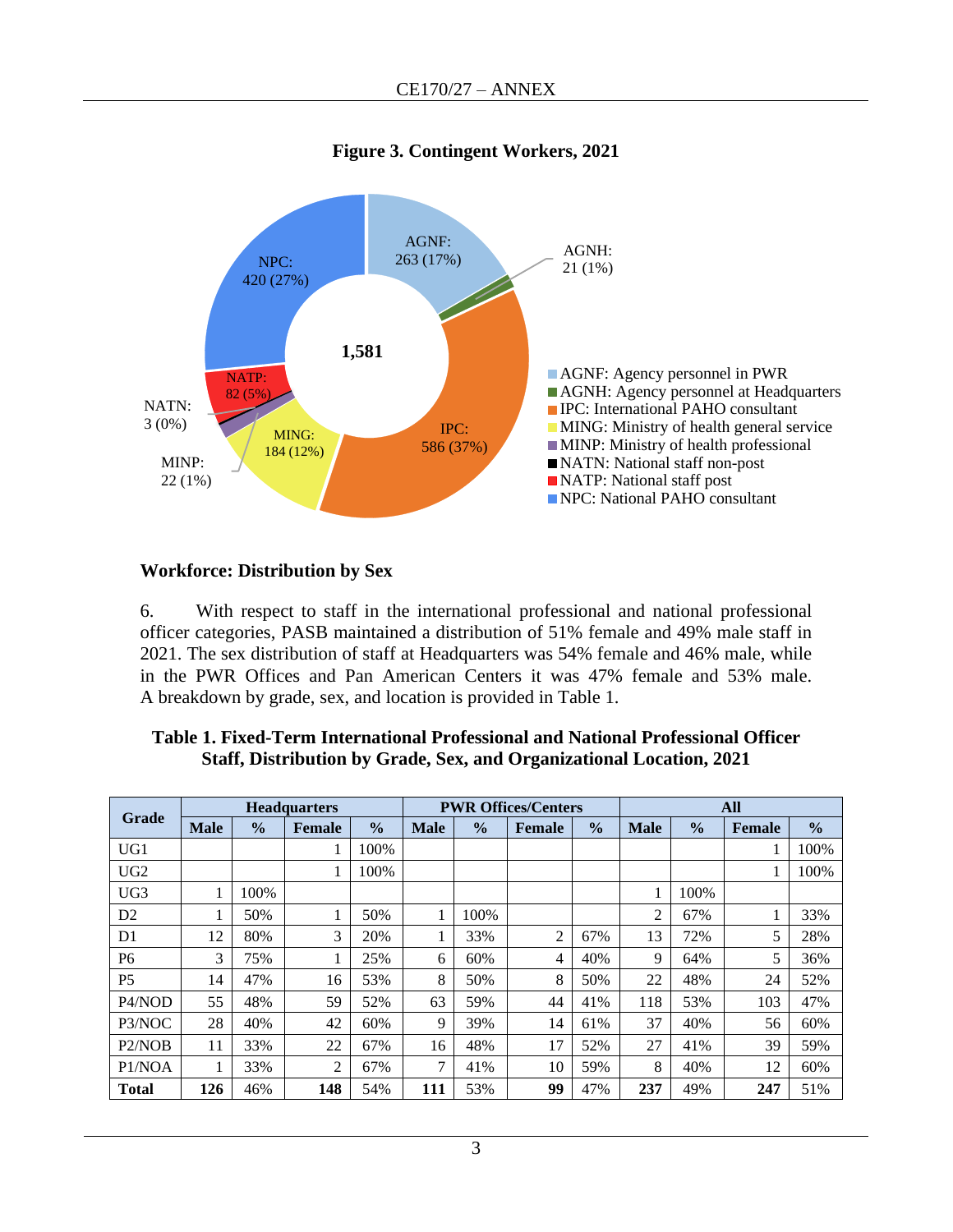7. The sex distribution of international PAHO consultants was 54% female and 46% male, and for national PAHO consultants it was 65% female and 35% male, as reflected in Table 2.

| Table 2. PAHO Consultants, Distribution by Sex, Organizational Location, |
|--------------------------------------------------------------------------|
| and Contract Type, 2021                                                  |

| <b>Contract</b> | <b>Headquarters</b> |               |        |               | <b>PWR Offices/Centers</b> |               |        |               | All         |               |        |               |
|-----------------|---------------------|---------------|--------|---------------|----------------------------|---------------|--------|---------------|-------------|---------------|--------|---------------|
| <b>Type</b>     | <b>Male</b>         | $\frac{0}{0}$ | Female | $\frac{1}{2}$ | <b>Male</b>                | $\frac{0}{0}$ | Female | $\frac{1}{2}$ | <b>Male</b> | $\frac{0}{0}$ | Female | $\frac{0}{0}$ |
| International   |                     |               |        |               |                            |               |        |               |             |               |        |               |
| <b>PAHO</b>     | 225                 | 44%           | 282    | 56%           | 44                         | 56%           | 35     | 44%           | 269         | 46%           | 317    | 54%           |
| Consultant      |                     |               |        |               |                            |               |        |               |             |               |        |               |
| National        |                     |               |        |               |                            |               |        |               |             |               |        |               |
| <b>PAHO</b>     |                     |               |        |               | 146                        | 35%           | 274    | 65%           | 146         | 35%           | 274    | 65%           |
| Consultant      |                     |               |        |               |                            |               |        |               |             |               |        |               |
| <b>Total</b>    | 225                 | 44%           | 282    | 56%           | 190                        | 38%           | 309    | 62%           | 415         | 41%           | 591    | 59%           |

8. The overall sex distribution within the entire workforce remained at 59% female and 41% male, as reflected in Figure 4.





9. Table 3 provides consolidated information about the distribution by nationality of staff in the international professional category with fixed-term appointments. This table excludes staff in the national professional category to avoid a misinterpretation of geographic representation. Staff in the national professional officer category are nationals of the country of assignment, so including them in the total count positively skews the representation of nationalities in the Region of the Americas.

4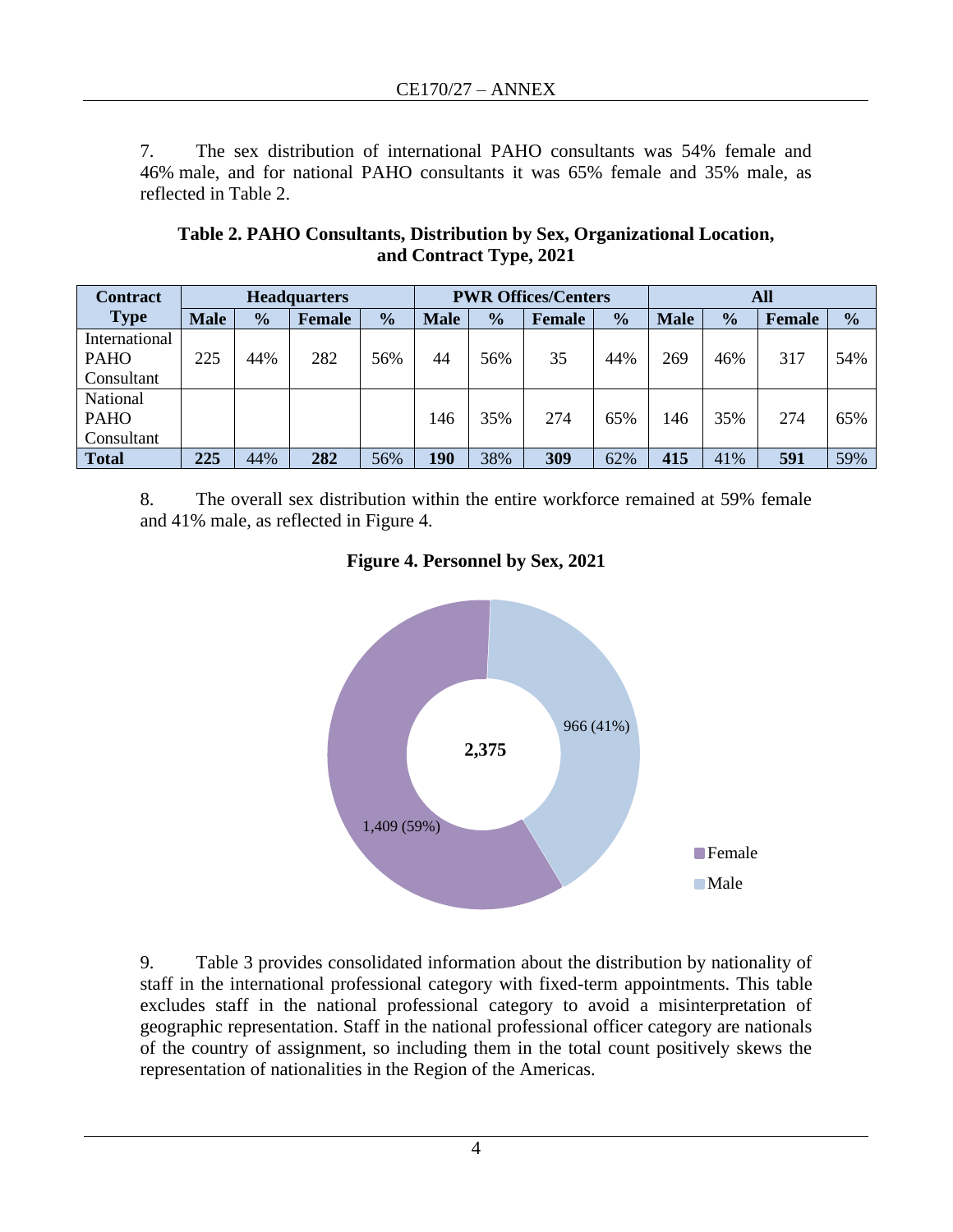| <b>Country of</b><br><b>Nationality</b> | <b>Total</b>   | <b>Country of</b><br><b>Nationality</b> | <b>Total</b>   | <b>Country of</b><br><b>Nationality</b> | <b>Total</b>   |
|-----------------------------------------|----------------|-----------------------------------------|----------------|-----------------------------------------|----------------|
| Argentina                               | 25             | France                                  | 11             | Philippines                             | 3              |
| Austria                                 |                | Germany                                 |                | Portugal                                |                |
| <b>Barbados</b>                         | $\overline{2}$ | Guatemala                               | 11             | Rwanda                                  | $\overline{2}$ |
| Belgium                                 | 4              | Guyana                                  |                | Saint Vincent and<br>the Grenadines     | 3              |
| <b>Belize</b>                           | 6              | Haiti                                   | 3              | Singapore                               | $\overline{2}$ |
| <b>Bhutan</b>                           |                | Honduras                                | 5              | Spain                                   | 33             |
| Bolivia                                 | 3              | India                                   |                | Suriname                                | $\overline{2}$ |
| <b>Brazil</b>                           | 47             | Ireland                                 |                | Switzerland                             |                |
| Canada                                  | 9              | Italy                                   | 5              | Trinidad and<br>Tobago                  | 4              |
| Chile                                   | 11             | Jamaica                                 | 9              | Turkey                                  |                |
| Colombia                                | 42             | Japan                                   |                | Uganda                                  | $\mathbf{1}$   |
| Congo, Democratic<br>Republic of the    |                | Malta                                   | 1              | <b>United Kingdom</b>                   | 10             |
| Costa Rica                              | 9              | Mexico                                  | 12             | <b>United States of</b><br>America      | 60             |
| Cuba                                    | 8              | Netherlands                             | 4              | Uruguay                                 | 6              |
| Dominica                                |                | Nicaragua                               | 9              | Uzbekistan                              |                |
| Dominican<br>Republic                   | 3              | Panama                                  | $\overline{2}$ | Venezuela                               | 6              |
| Ecuador                                 | 13             | Paraguay                                | 4              | <b>Total</b>                            | 434            |
| El Salvador                             | 10             | Peru                                    | 21             |                                         |                |

# **Table 3. Fixed-Term International Professional Staff, Distribution by Nationality, 2021**

## **Workforce Trends**

10. Figure 5 highlights the trends for fixed-term staff in different categories for the period 2017 to 2021. A decrease in the number of fixed-term staff in 2020 and 2021 was a direct consequence of the financial constraints faced during this biennium. As indicated in paragraph 8 of the report, in 2020 the Bureau exercised prudence in relation to filling vacant fixed-term positions to avoid long-term obligations and instead relied on consultants to respond to the COVID-19 pandemic and technical cooperation demands. The number of staff in fixed-term positions decreased by 5.8%, from 754 in 2017 to 710 in 2021. However, it is important to note that based on the corporate strategic human resources (HR) planning for 2022-2023, the Bureau will carry out recruiting activities to fill critical vacant fixed-term positions. In implementing the approved HR plans, the Bureau will continue to make efforts to ensure its financial sustainability, including containment of personnel costs.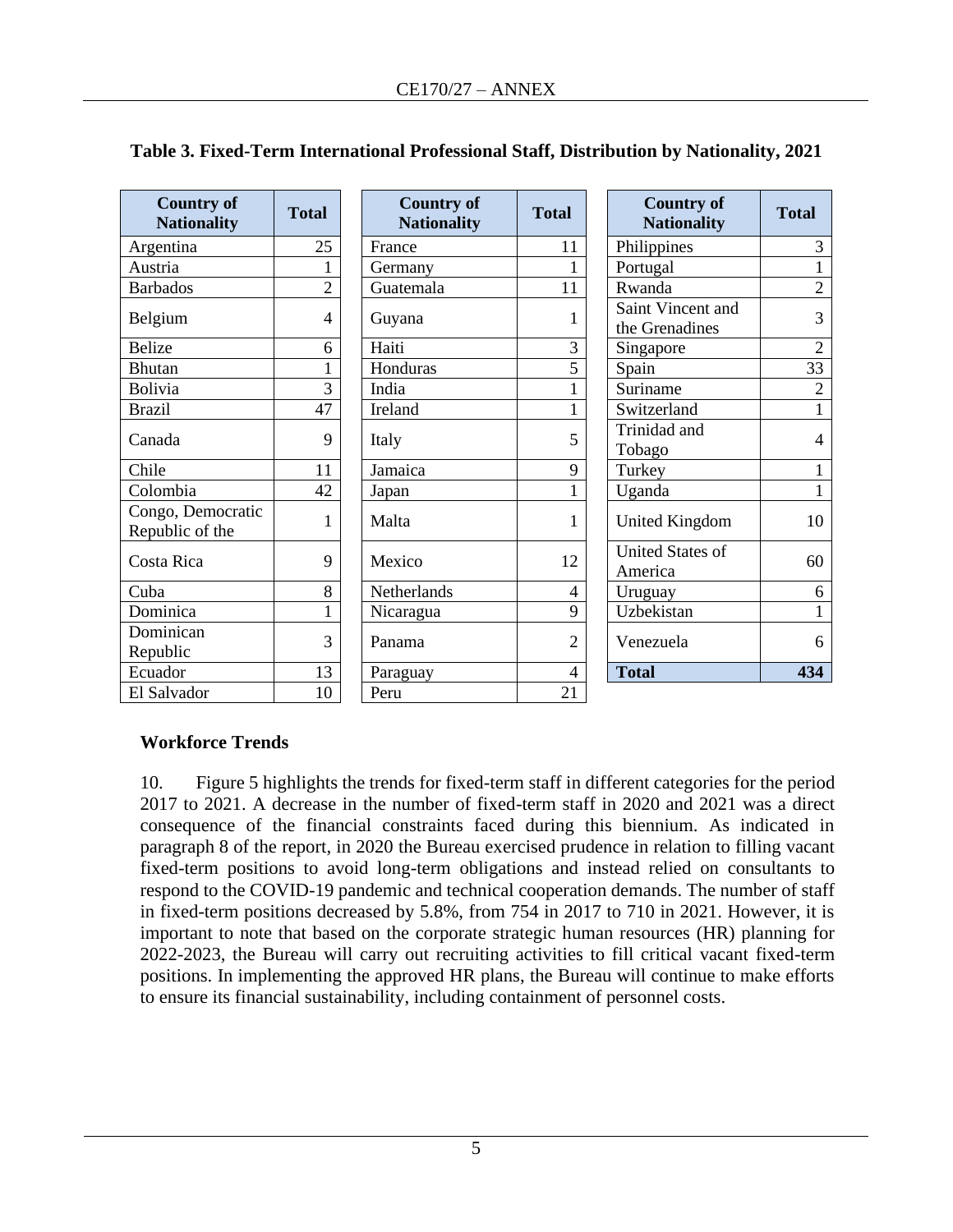

**Figure 5. Fixed-Term Staff, Distribution by Category, 2017-2021**

11. Figure 6 shows that the number of consultants increased by 85.9%, from 541 in 2017 to 1,006 in 2021. This was the highest total number of consultants in the past five years, with more consultants employed (1,006) than international and national professional staff with fixed-term appointments (484).